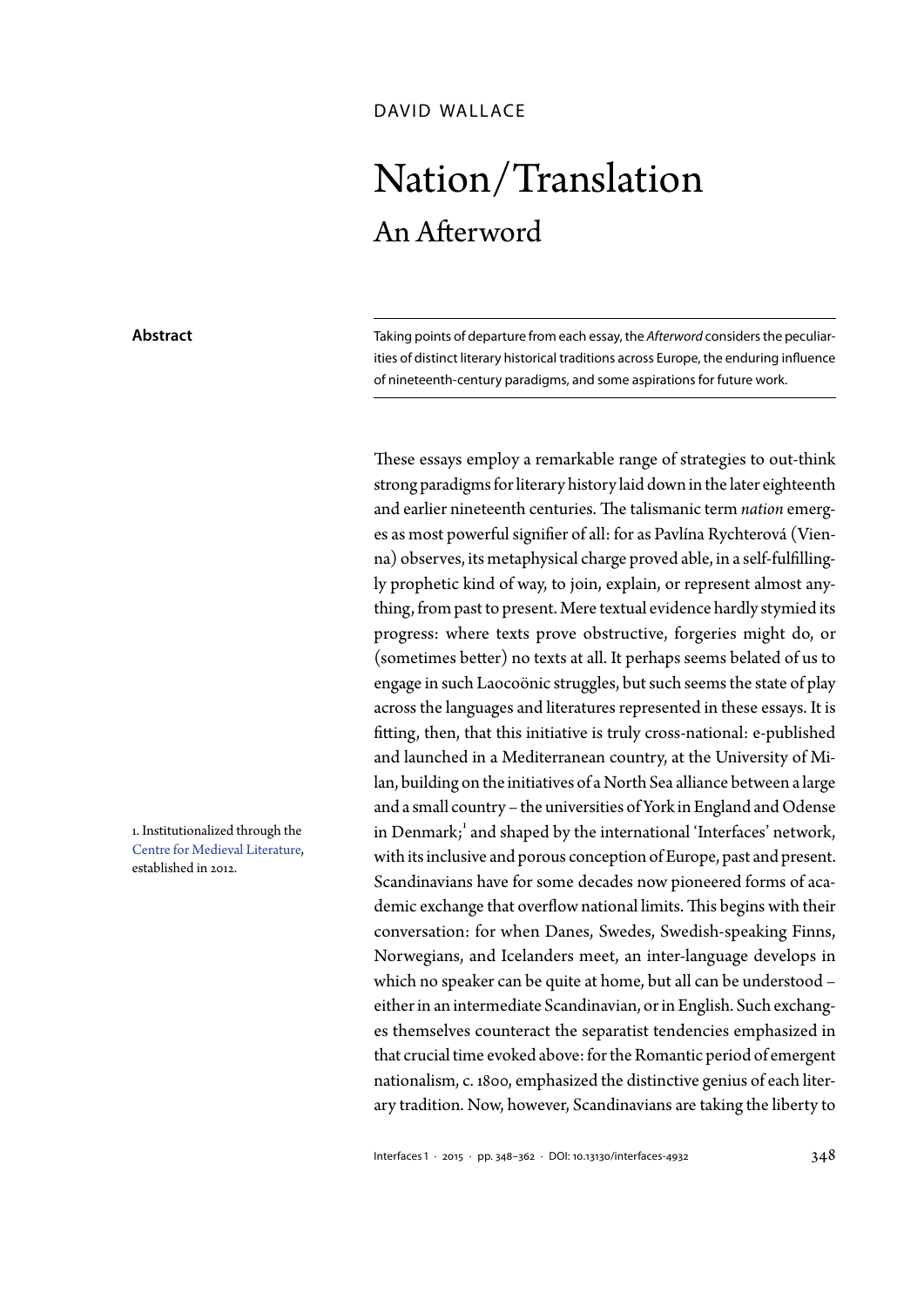2. See Hoffman 4–5. "Iceland's successful negotiations opened the door," Hoffman argues, "to former colonies worldwide to petition for redress against historical imbalances of power that permitted the removal of valuable goods"  $(5)$ .

3. See Hoffman 4–5. Lord Elgin offered his marbles for sale to the British Parliament in 1816. For a rationale for the continuing presence of the Elgin marbles in London, see MacGregor, "The Whole World in Our Hands." Neil MacGregor has served as director of the British Museum from 2002–15.

consider what lies, literarily, between them (or just beside them), a development that has led *inter alia* to much greater interest being taken in widely-circulating, and locally instantiated, Latin texts. Perhaps the most impressive act of cultural repatriation yet achieved, anywhere, has been transacted between Scandinavian countries: for in 1971, Denmark willingly began shipping a good share of its treasured Old Norse texts to Reykjavik, acceding to demands first formally expressed by Icelanders in 1830.<sup>2</sup> The shared small-country, small-literature experience has both drawbacks and strengths, of course, but it serves as a point of departure that can stand in for a number of smaller European languages and countries and thus supplement, for instance, the French, Italian and English views of Europe – where a rhetoric of cultural export rather than import is easily played out.

There is little likelihood that the "Elgin marbles," now at least relabeled as the "Parthenon sculptures," will be moving from London to Athens anytime soon – even though the Romantic poet Byron was one of the first to deplore their removal,<sup>3</sup> and even though modern Athenians have recently provided a building to accommodate them. The imperial style projected by the British Museum's nineteenthcentury neo-Greek colonnades replicates itself most every time an Anglophone scholar joins the circle of Scandinavian colleagues: for the inter-linguistic conversation of many needs must switch to accommodate the needs, and the limitations, of one. The fact that the essays in this collection appear in a range of European languages, then, represents a challenge, if not a penance, for any self-respecting English speaker. For in struggling to comprehend issues of common interest differently expressed in different languages we best come to relativize, and hence enlarge, our own conceptual capacities. And we also grasp quite how privileged we are as practitioners of first-language English, spared the frustration (as experienced by Scandinavians) of conveying, say, 90% of what lies in your head.

Writing from Aarhus, Denmark, Svend Erik Larsen points out that cognitive patterns associated with comparative literature, as long practised, first developed in that crucial, early nineteenth-century period associated with emerging nationalisms. This accounts for their frustrating limitations: for texts were to be claimed by and solidly anchored in *one* national tradition before passing or translating to another. They could not be considered as texts bridging borders, as birds in flight. Still today much anxiety arises as to where, to what nation, a text belongs, and anxiety intensifies the further back we go. Oxford, Bodleian Library, 340, a manuscript associated with Roch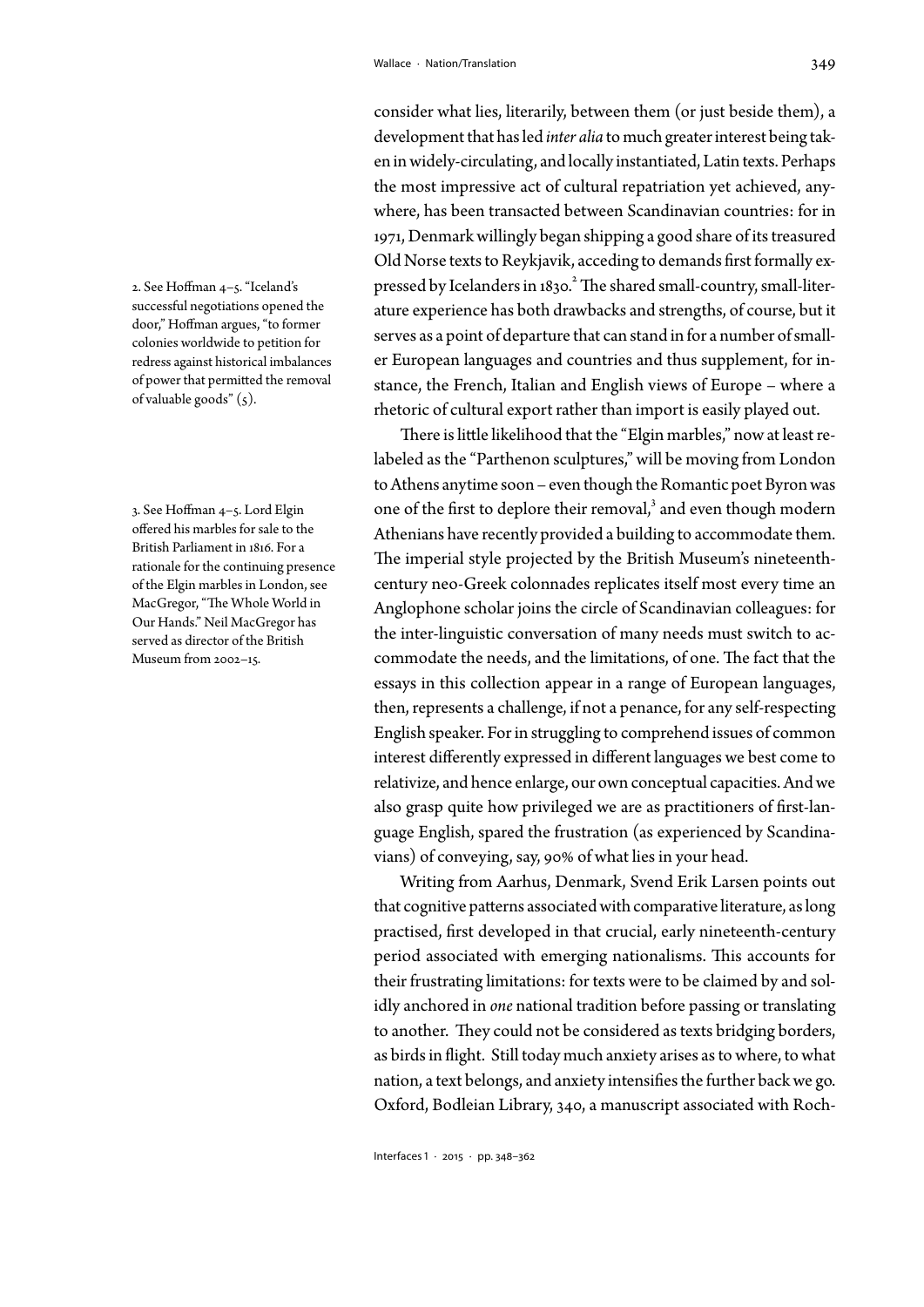4. See Kwakkel; de Grauwe; Van Oostrum; Van Houts.

5. On 14 February 842 oaths of mutual alliance were recorded as sworn by half-brothers Louis (Ludwig) and Karl (Charles), with the former, the elder, speaking in "romana lingua" and the latter in "teudisca lingua." See Sonderegger 220.

6. See for example Wogan-Browne et al.

ester abbey, features a Latin pen trial text immediately followed by a translation: "Hebben olla uogola nestas..." (169v). Should this sentence on the nesting habits of birds, and the hopes of human lovers, be acclaimed as the earliest fragment of Dutch literature, or is it Old Kentish?<sup>4</sup> Much has been built upon the answer. Florian Kragl (Erlangen-Nürnberg) considers a pair of vernacular texts that stand in complex relation to the Latin texts that accompany them, namely the "glossaries" known as the *Pariser Gespräche* (Paris, Bibliothèque Nationale, lat. 7641) and the *Kasseler Glossen* or *Glossae Cassellanae* (Kassel, Universitäts Bibliothek, Codex Theol. 4.24, 15r–17v). The term *glossary* suggests a robust relation between one language (which the reader knows well) and another (less well), although it is worth recalling that the Middle English term *glose* is complex, indicative of intensive hermeneutics: still today we both reach for a *glossary* to uncover the meaning of words foreign to us, while yet *glossing over* unpalatable facts. Kragl, surveying his examples, finds no generalizable rule as to which language is more 'native' to the compiler: is this a Latin speaker needing help with German, or *vice versa*? Similarly, Kragl finds that the Germanic terms stand in no normative relation to any kind of standard or 'national' German. These texts are designed to do a job of work for a particular speaker in specific local circumstances: they are *Gebrauchstexte*, a useful compound term that might be translated as "use-texts." As such, they are not to be associated with any courtly *Bildungsakadamie*. Nor do they satisfy the hunger for nationalizing Ur-texts, as unleashed in the earlier nineteenth century: for before these texts could be claimed or constructed as any kind of German, they were European.

Simon Gaunt (London) stands as it were on the far side of *Die*  Straßburger Eide,<sup>5</sup> or Les serments de Strasbourg, engaging issues in French rather than German literary history, but he too resists evaluating local texts against any *a priori* notion of a centred and achieved national language. The power of *fons et origo* French in spreading from France to irrigate all literary Europe has long been a working commonplace, but Gaunt invites us to consider the reverse possibility: that in many instances, the literary uses and possibilities of French were developed far from French ground before, as it were, being repatriated by literary historians (or ostracized as regional oddities). The 'French of England' has been much discussed in recent years, 6 but Gaunt pushes things further to suggest, baldly put, that Anglo-Saxon and Latin 'invent' literary French: that is, twelfth-century scripts first developed for Old English and insular Latin help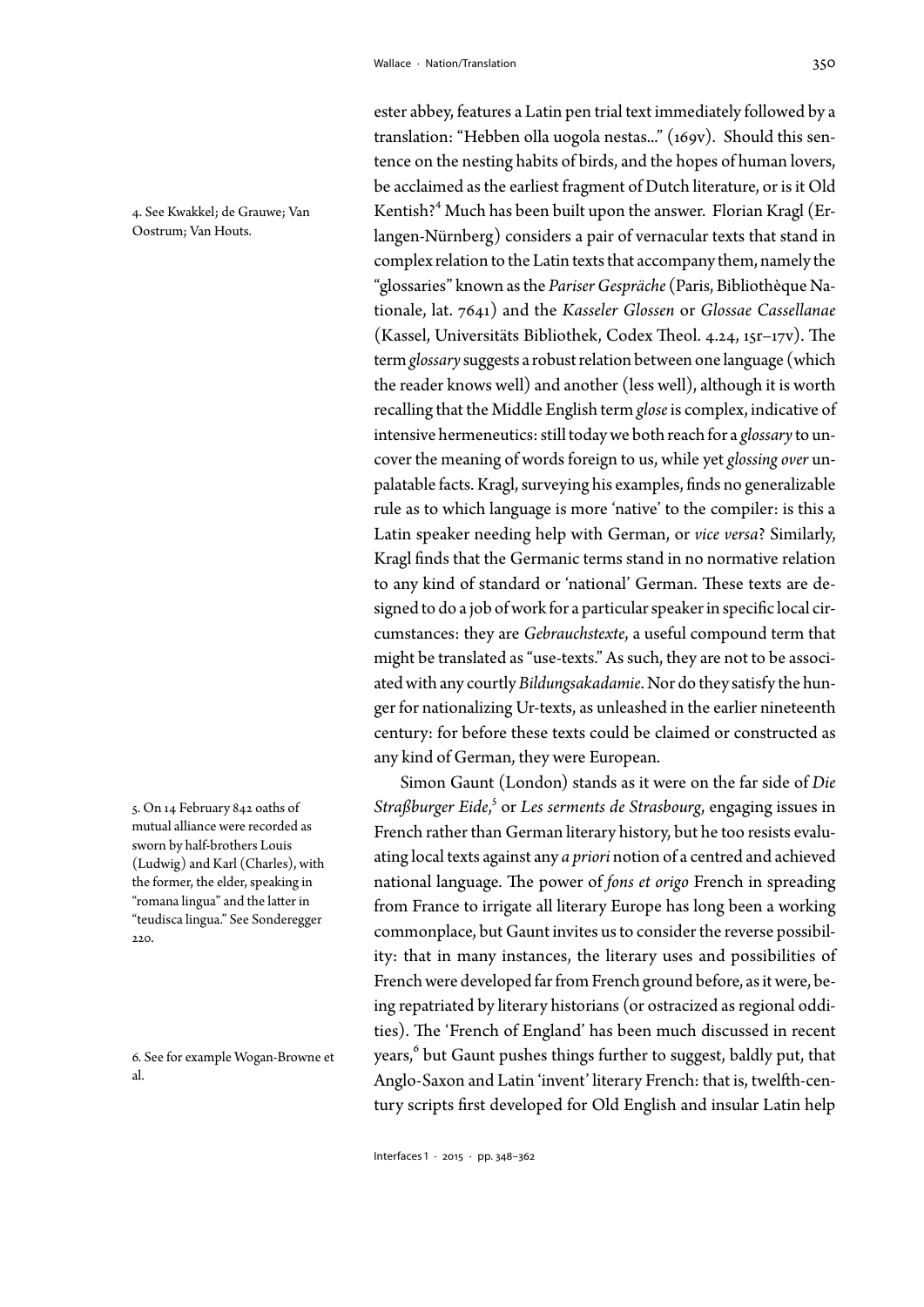form a *scripta* for French, a textual culture that gains traction on (insular) English ground before any equivalent developments on (continental) French territory. Gaunt then acquaints us with the *Estoire des Engleis* (*c*. 1136–37) by Geoffrey Gaimar, who is both the earliest known French-language historiographer *and* the first translator from English (Anglo-Saxon) to French: a *translatio studii* that has escaped most textbooks in France.7 Avatars of Gaunt's next text, the *Histoire ancienne jusqu'à César*, travel from Flanders to Acre to Naples and then 'France,' evoking 'the French' as "bedraggled refugees of uncertain provenance." In considering, finally, the *mises en prose* of Benoît de Sainte-Maure's *Roman de Troie* produced in Italy, *c.* 1270, Gaunt refuses to characterize such Franco-Italian works as 'hybrid' – for that would imply, again, clear distinction between items of lexicon, and of syntax, regarded as properly or originally 'French,' on the one hand, and 'Italian,' on the other. For Gaunt, the most striking feature of French in our period is "that it belongs to no one, or perhaps more accurately to everyone." And readers of French in Italy did not require 'perfect' texts, but *Gebrauchstexte*, designed to meet local needs and pleasures. Pietro Bembo (1470–1547) and his Venetian printers, several centuries later, did not aspire to purvey text-perfect Petrarch. Bembo happily emended readings from his own autograph manuscript of Petrarch where Petrarch fell short, in Bembo's opinion, of authentic Trecento Tuscan: for such Tuscan was by then, in the Cinquecento, the stable product that Venetian printers could sell across the world as authentic and imitable Italian, freed of local variation.<sup>8</sup> Gaunt detects in the *Histoire*, much earlier, "a deliberate supralocal koinization of the language, one intended to be at home wherever it travels."

Petrarch, notes Karla Mallette (Michigan), made his home at Venice from 1362–68, living in a house looking out across the lagoon, "one of the busiest liquid highways in the Veneto." Petrarch is often deployed as a period marker, signifying a turn to humanism and proto-Renaissance sensibilities, but Mallette here anatomizes the man himself, poised at that time between mature achievement and incipient decline. One intuition of her essay resonates with that of Kenelm Foster, OP, who, in writing his own last book, suggests (never quite overtly) that in championing Latin over Italian, Petrarch belatedly realized that he had backed the wrong horse.<sup>9</sup> Petrarch's literary posterity is unevenly distributed, Mallette notes, between Latin (more than 91%) and Italian (less than 9%); yet during the 2004 septicentennial birthday celebrations scant attention was paid, beyond

7. See now the opening chapter of Turner.

8. See Dionisotti; Beltramini.

9. *Petrarch: Poet and Humanist.*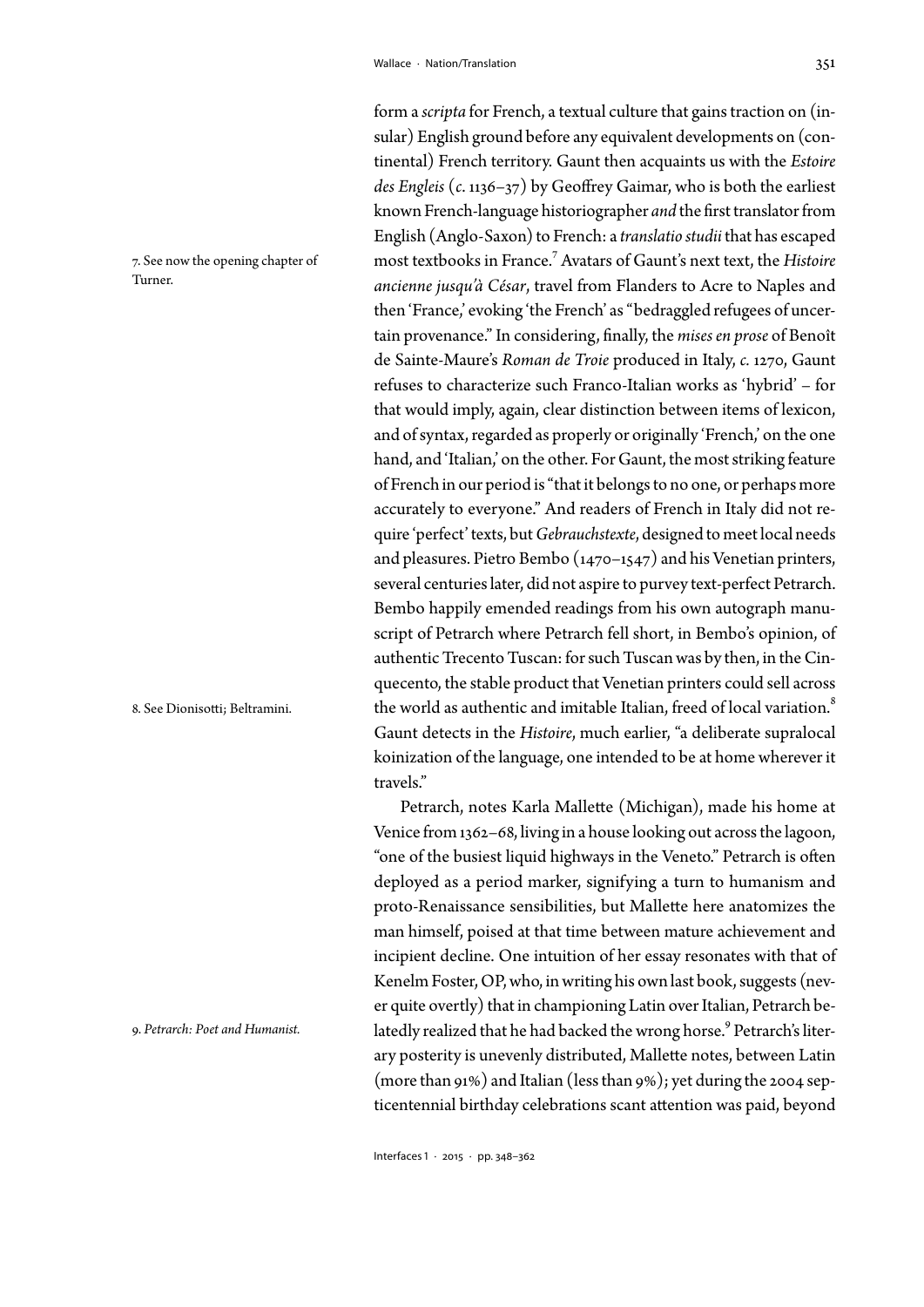the Academy, to the *Latinitas* once thought epoch-defining. In a bold variation on conventional literary history, Mallette anatomizes a motif from Petrarch's own corpus suggestive of his turbulence of mind: *shipwreck.* She couples this with deft analysis of the particular relation of Latin to Italian, and with reflections on late style (generally *catastrophic*, according to Adorno). Venice, as apex and entrepôt of trade down the Adriatic, and as point of departure for Palestinian pilgrimages, knew much about disasters at sea: Leontius Pilatus, the Calabrian who had brought Homer to Petrarch in Latin, died within sight of Venice harbour in 1366; and slaves from beyond the Crimea were sold on the quayside.<sup>10</sup> Petrarch himself, Mallette tells us, was averse to travelling by water in later life and preferred, in poetry and prose, to describe and prescribe the travels of others. All this feeds into his Italian poetry, including the first sonnet to be shipped to England.<sup>11</sup> And such vernacular poetry, as penned by the "lauriat poete,"<sup>12</sup> is locally related to Latin, the imperial language for which Italian supplies, as Mallette suggestively has it, "the pillowtalk."

Latin's kinship to peninsular languages was recognized many centuries before Petrarch, *in bono et in malo*. Monks at Wearmouth-Jarrow at the time of Bede were prized across Europe as Latin copyists, since their un-Latinate native vernaculars made them less likely to contaminate texts (*contaminatio*) while copying. Anxieties over maintaining clear boundaries between languages recur throughout the literary history of our period and, indeed, erupt into present-day regions such as Bosnia, Croatia, Montenegro, and Serbia. As a professional Byzantinist, Panagiotis Agapitos (Nicosia) has been bumped and buffeted by attempts down the centuries, extending into the present, to separate one kind of Greek from another – classical Greek, Greek of Late Antiquity (a fairly recent disciplinary category), Byzantine Greek, and modern Greek – *while yet* effecting internal transfers between them. 'Early Byzantine literature,' for example, is now effectively covered by the disciplinary umbrellas of Late Antique and Early Christian Studies, while livelier vernacular Byzantine material is transferred forward to modern Greek. What's left, one wonders? Hymnography, according to Karl Krumbacher (1856– 1909), the Bavarian 'founding father' of Byzantine Studies, should be recognized as the true poetry of Byzantines. The work of Byzantinists is further over-shadowed by the authority of a watershed date: 1453. The relationship of this date to actual literary production, Agapitos argues, is generally assumed but rarely questioned, and here one thinks of English literary histories that terminate or originate with

Interfaces 1 · 2015 · pp. 348–362

10. See *Seniles* 10.2, as discussed and contextualized in trans-European slaving contexts in Wallace, *Premodern Places* 190–94.

11. "S'amor non è," as digested into Chaucer's *Troilus and Criseyde*, I, 400–20. See *Riverside Chaucer*, ed. Benson 478–79.

12. Chaucer, *Clerk's Tale*, in *CT*, ed. Benson, line 31.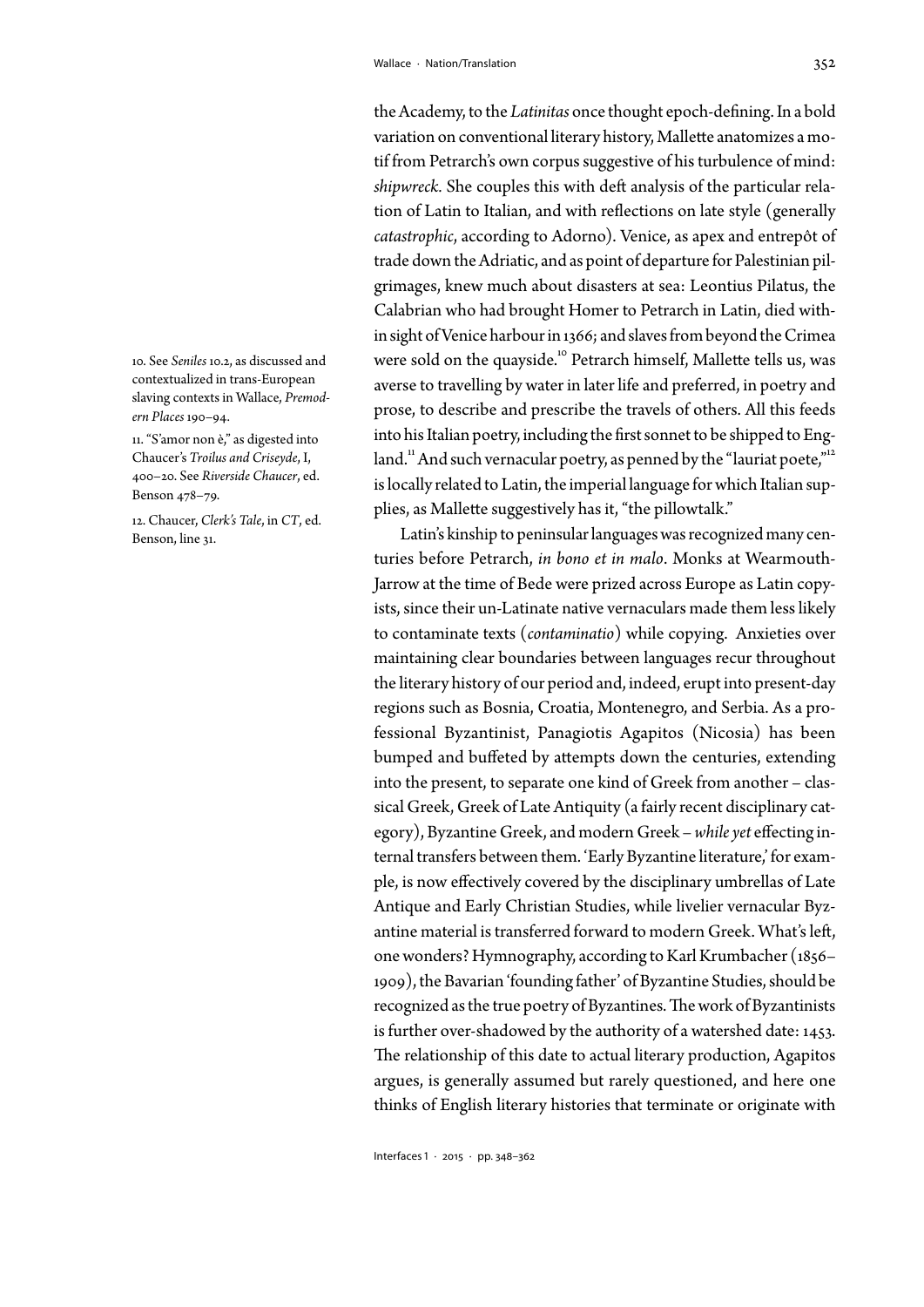too little explanation in 1066. Battles and military catastrophes, Agapitos suggests, have too often formed a convenient date-structure device for literary history, with little actual investigation of cause and effect. And here one might conversely think of battles 'beyond the frame' effecting social life, hence literary production, in places far from the battlefield. Constantinople was effectively gifted a further fifty years as an Orthodox city following the defeat of the Ottomans by Timurid forces at Çubuk (near Ankara) on 20 July 1402.

German philosophers and philologists have exerted great influence over Byzantine literary history, and the same holds true for their sway over Czech. The term 'Czech' seems an especially fragile designator of statehood, being adjectival rather than substantive and hence somewhat orphaned (following amicable separation from Slovakia in 1993). Such fragility and anxiety about compounding has long been felt in the region, with the term 'Bohemia' often invoked as protective cover. Holy Roman Emperor Charles IV (1316–78) was keen to suggest that his was an *imperium* of east and west, embracing both Latin and Slavic spheres. But there has been much misgiving down the centuries about compounding Czech with German, or even in analysing them as neighbouring, co-habiting tongues. As Rychterová argues, Czech literature emerged in the fourteenth century in close relationship to German; but philological traditions have tended not to dwell on trafficking between them. Czech philologists, bent on isolating a distinctive national tradition, have struggled to apply conceptual categories minted by Germans to their own uses. Thus they sought "the poetic soul of the Volk," in ways pioneered by Johann Gottfried Herder (1744–1803), and for a while they upheld Ossian-like, neo-medieval, neo-epical forgeries, penned *c.* 1810–20, as integral to Czech literary tradition. Jan Hus was commended for developing the diacritic orthography of a 'new' Czech, but deplored for importing non-native ideas from John Wyclif 's England. Byzantine, Slavic, and Hebrew contributions to the literary culture of the Bohemian basin were inevitably sidelined by this *Kulturkampf*. Czech literature was taught as a 'national' literature after 1945, and even after 1989 German has been slow to make a comeback in Czech educational institutions. Crucial texts such as the *Damilil chronicle*, however, exfoliating across Czech, Latin, and German avatars, demand comparative approaches.

As an alternative to single nation teleology, Rychterová suggests intensive investigation of the "very specific context" from which textual avatars (such as those of the *Damilil chronicle*) are generated. Ste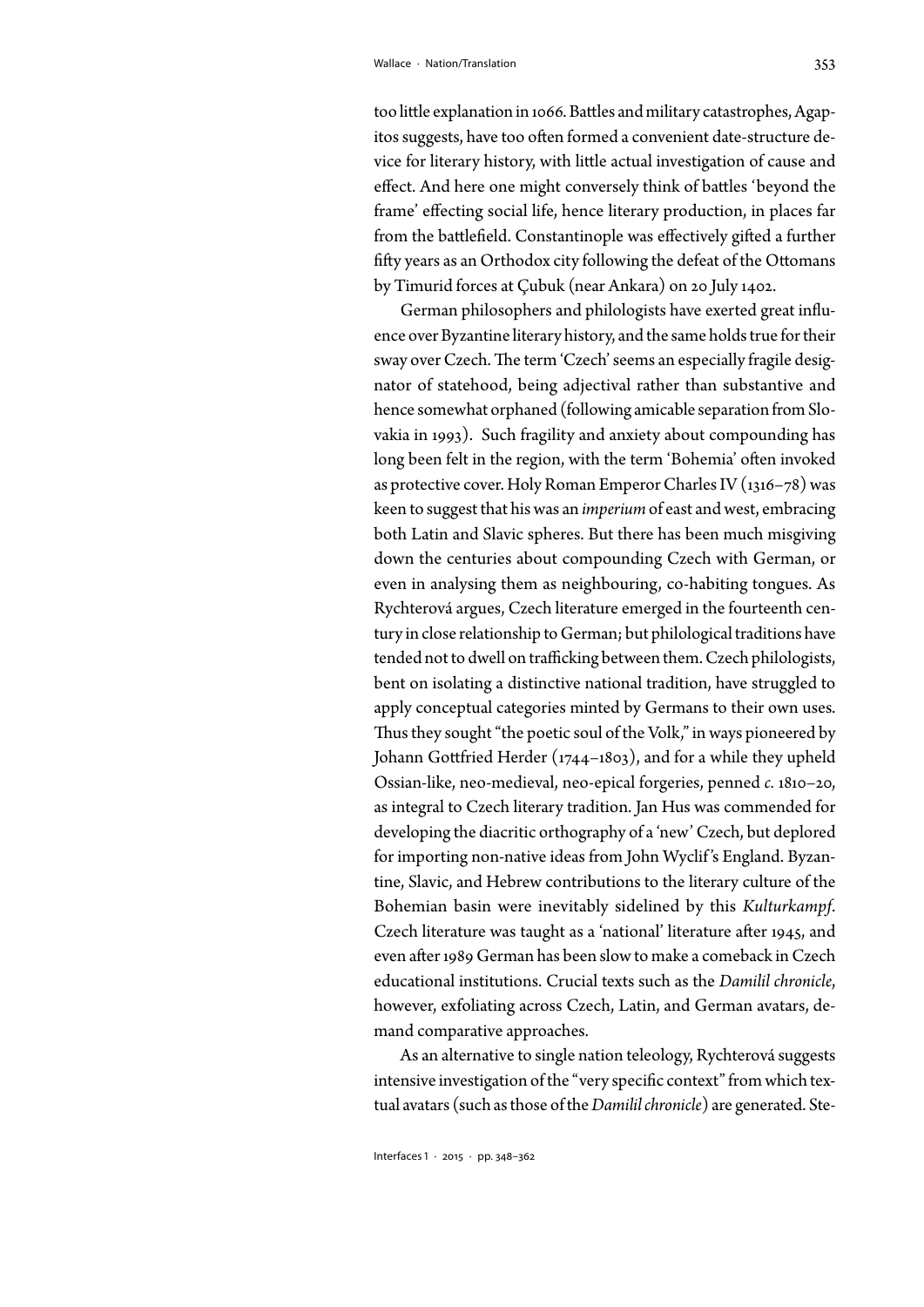phan Müller (Vienna) advocates comparable strategies for escaping over-determinations of grand theory – to which a German language author, and an *early* medievalist, will be especially well-attuned. As an alternative to "literarhistorischen Großerzählungen," Müller proposes that we turn to "gute Geschichte/n," smaller units of textual analysis freed from such *a priori* baggage. Intensive analysis of material texts, as pioneered in the United States, does not part company with historical *hors-texte* or *hors-objet* entirely (unless taken to binding-sniffing, fetishistic extremes). Müller, too, keeps faith with history or histories, "Geschichte/n," tracing them out in a variety of ways. Literary texts should not be straightforwardly adduced to illustrate" social conditions at the moment of their composition: scenes depicted (such as those of the tavern) have prior generic conventions, conserved by generations of textual transmission, although each scene will resonate differently with each new textual instantiation.<sup>13</sup> The meaning and uses of a text at the moment of its dedication to a specific ruler will change, Müller argues, once that ruler dies and the text enters into more complex networks of manuscript transmission, keeping company with textual neighbours that, a generation earlier, it could never have imagined. What Otfrid von Weißenburg's *Gospel Book* first meant *c.* 870 AD, what it meant to multiple dedicatees, to a female reader, and to various users and adaptors down to the nineteenth century makes for complex but good *Geschichte*. Dedicatory remarks and prologues offer fruitful instances of the Middle Ages, Müller notes, writing its own literary history.<sup>14</sup> There is always a risk, however, that in exiting 'grand narrative' by one door we may re-enter it by another. Müller concludes by expressing the hope that many strands of "guten Geschichte/n" may combine *not* to reveal the total truth of literary history, but rather to narrate something to which the discourse of research might attach. This discourse might then turn to the subjects with which older literary histories have been concerned, such as love, death, and struggle, grief and solace, right and wrong, rulership, victory, and defeat, for these are the things that really matter ("die Dinge, auf die es eigentlich ankommt"). But medieval 'love' is not the same as the 'love' of nineteenth-century literary historians, nor of today. *Truth* is not a term that translates easily over time, or between languages.<sup>15</sup> And although certain literary themes might seem always to be with us, categories such as love, death, and violence ("Liebe, Tod, Gewalt") are not transcendent; emotions have their histories, too.<sup>16</sup>

13. See Hanna.

14. See, in addition to the (chiefly German) scholarship cited by Müller; Copeland, *Rhetoric*; and Copeland and Sluiter.

15. See Green, *A Crisis of Truth*.

16. See the [Australian](http://www.historyofemotions.org.au) and the [British](http://www.qmul.ac.uk/emotions/) Centres for the History of Emotions.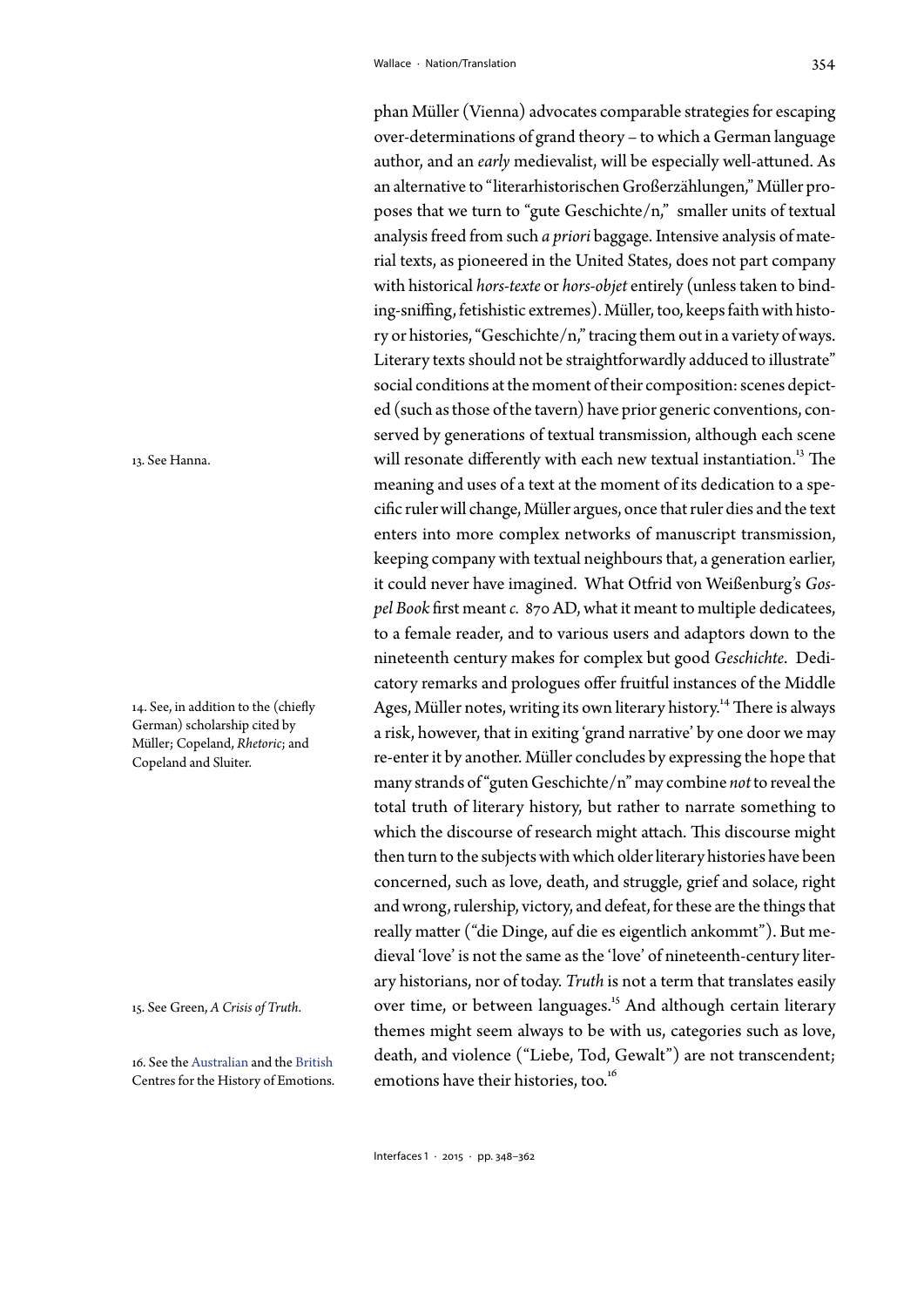Tension between desire to escape literarhistorische Großerzählung and the need to lean upon it, by way of structuring a long narrative, may be read in the most impressive achievement in literary history of recent years, the *[Atlante della letteratura italiana](http://www.einaudi.it/speciali/Atlante-della-letteratura-italiana)*, published in 3 large volumes by Einaudi in 2010. Medieval Italian literary history has long been shaped by *tre corone*, the three great writers who proleptically *wrote* Italy into existence before Italy proper could realize itself as a political entity, c. 1860. As recently as 1999, *The Cambridge History of Italian Literature* thought to represent the Trecento via the triad codified by Bembo in the sixteenth century, while dedicating one further chapter to A.N. Other: we thus have "Dante," "Boccaccio," "Petrarch," and "Minor writers." And in 2014 a prestigious publishing house, backed by a hall of fame editorial board, launched a new periodical entitled *[Tre Corone](http://www.libraweb.net/riviste.php%3Fchiave%3D121)*. The Einaudi *Atlante*, or *Atlas of Italian Literary History*, breaks the mold by opting, as its title implies, for literary history organized by *location*, rather than by Big Names. Its editors also battle deterministic strains of historicism reaching back deep into the nineteenth century, via Antonio Gramsci (1891–1937), Benedetto Croce (1866–1952), and Francesco de Sanctis (1817–83). Their volumes deliver locally mapped and contextualized studies in exemplary detail, providing very many fine examples of the "guten Geschichte/n" called for by Müller. Yet they also structure their first volume through the kind of *Großerzählung* that Müller struggles to escape, progressing from "L'età di Padova (1222– 1309)," the "Age of Padua," to "the Age of Avignon  $(1309 - 78)$ ," "the Age of Florence  $(1378-1494)$ ," and then finally "the Age of Venice  $(1494-1530)$ ." The nineteenth century thus lives on as its Zeitgeist progresses from one great city to the next.

Two of the essays in this collection explore an imperial theme, although the acronym IMpEriaL is perhaps more fitting.<sup>17</sup> Benoît Grévin (Paris) maps out the "pan-European textual universe" of Latin *dictamen*, a form that evolved from Monte Cassino and from papal and imperial chancelleries, and their rivalries, to influence literary composition from Sicily (where it first prospered) to England. It was to distinguish between official and merely personal letters that a system of rhythmic ornamentation was developed in chancelleries, with *cursus rhythmicus* lending plain prose composition a distinctive and hence authoritative valence. Notaries who became expert in such complex Latin forms might swop sides in an argument, leaving the chancellery of Republican Florence for that of despotic Milan,<sup>18</sup>or they might (behind high walls of privileged discourse) become play-

17. This acronym IMpEriaL was devised for a new research consortium project, on 'Imperial Languages of Medieval Europe,' by CML Southern Denmark and York, in conjunction with Ghent; its typography both asserts and challenges the hegemonic claims advanced by such a topic.

18. See Wallace, *Chaucerian Polity* 60.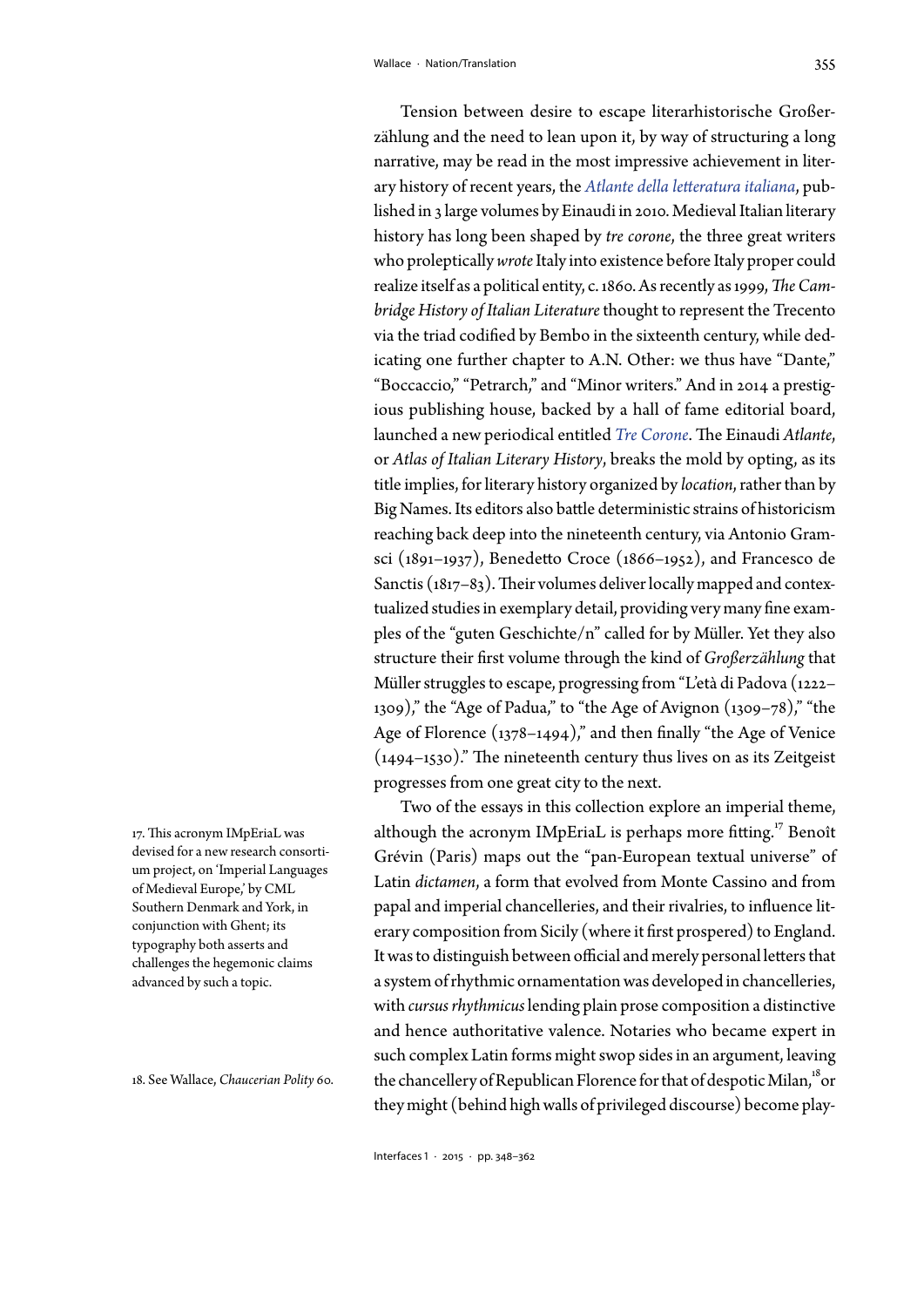ful in ways that foreshadow exchanges between Erasmus and Thomas More. Archbishop James of Capua ( Jacques de Capoue) and Peter de Vinea (Pier de la Vigna) undertook serious work for Emperor Frederick II of Sicily, codifying laws, yet found time to mock-duel one another in epistolary form. This is that same Pier della Vigna (c. 1190–1240) found among the suicide-trees of *Inferno* 13, and it is instructive to consider how each of our *tre corone* (whom I have just deposed as arbiters of Trecento literary history) engages the *dictamen* of which Pier was an acknowledged master. Perhaps the most distinctive feature of *dictamen* is its mixing of prose and verse-like elements, a *mélange* characteristic of certain Arabic forms. From the evidence of the *Vita nuova* and *Convivio*, Dante appeared to favour clean separation between verse and straightforward (*prorsus*) prose; perhaps their admixture was as problematical to him as (again perhaps) Brunetto Latini's dalliance with both Italian and French. Petrarch, given his pursuit of classical Latin and his contempt for curial culture, bountifully expressed re Avignon, could harbour little love for *dictamen*; yet he corresponded with John of Neumarkt ( Johannes von Neumarkt, Jan of Středa) who worked in the imperial chancery at Prague.19 Boccaccio was trained in *dictamen* while a student of canon law at Naples, notionally one half of the "Kingdom of the Two Sicilies." The rhythms of *cursus tardus*, *planus*, and *velox* wind through his *Decameron*, a foundational text for European novelistic prose, and the verses of his *Filostrato* and *Teseida* unspool prose-like across line endings. Remarkably, at the very same time, and just as dictamen was reaching its apogee in Italy, Richard of Bury was allowing dictaminal rhythms learned at Oxford, "à la sicilienne," to help shape his *Philobiblon*. And the same Oxonian teachers of dictamen were commending the Latinizing of Benoît de Sainte-Maure's *Histoire de Troie* by the thirteenth-century Sicilian judge Guido delle Colonne as exemplary of their art.<sup>20</sup> Aspects of literary art practised in Naples and Florence, then, were isomorphic with Oxford writing at about the time Chaucer first saw the light. "L'univers du *dictamen* latin" is not a global empire, but it does encourage literary history to connect and compare unlikely places.

Enrico Fenzi (Genoa) traces the long, complex, and sometimes contradictory history of *translatio imperii*, finding points of origin in the Biblical *Book of Daniel* and ending as things get even more complex (with translations from Troy, of the Holy Grail, and of other *materia*). The relation of power to wisdom, *potere* to *sapienza*, remains perennially problematic. There are times when worldly power, as

19. See further the chapter of Pavlína Rychterová above.

20. See Spampinato. Grévin here cites two important articles by Martin Camargo.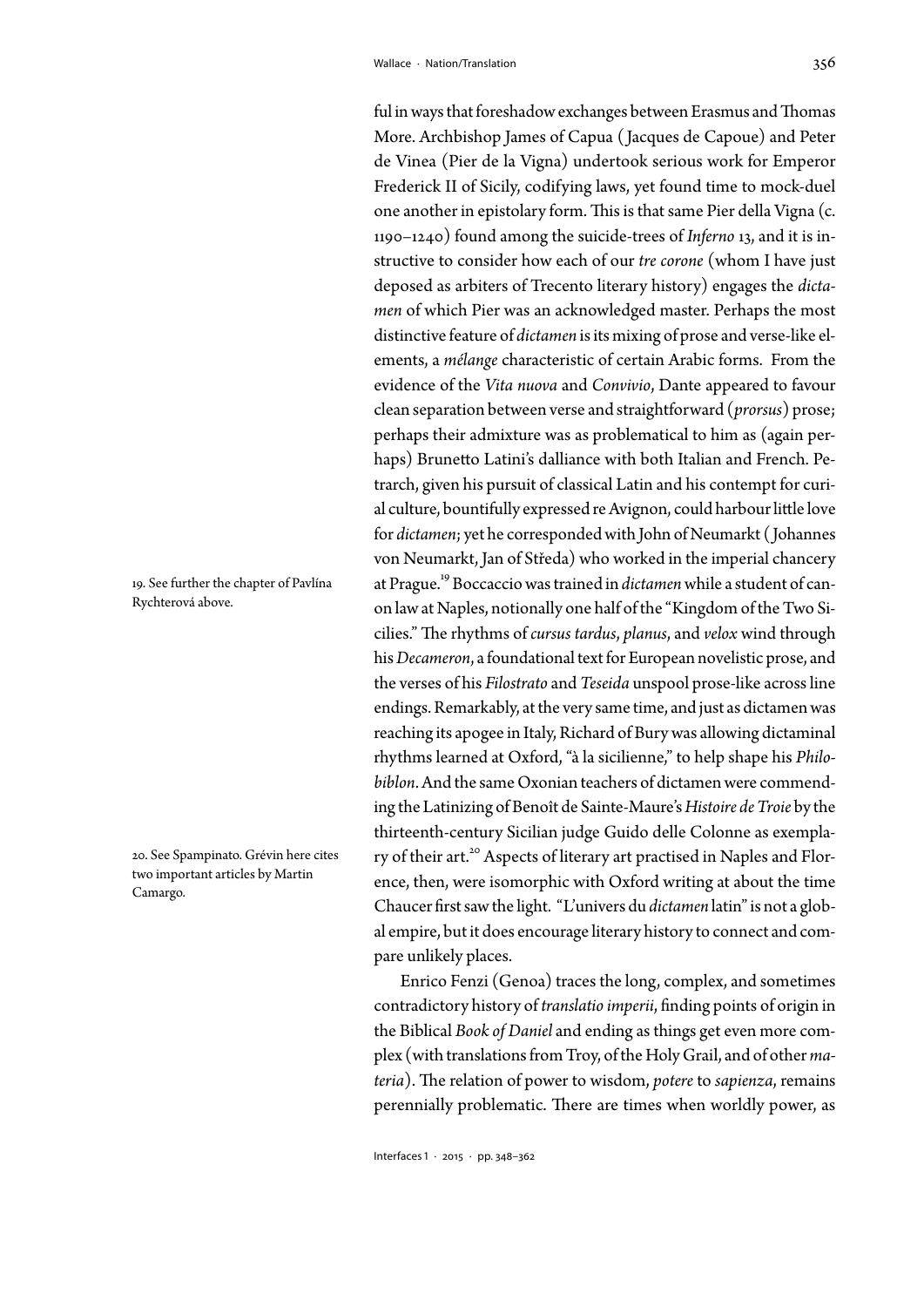21. Thereby adapting or converting it to Christian use ("in usum convertenda christianum:" *De Doctrina Christiana*, ed. Martin, Book II, ch.  $XL(60), 25-26).$ 

vealed truth; and there are other historical phases, with barbarians at the gate, when alternative cities must be imagined (with truth domiciled in the clouds, beyond reach). When peace reigns, as during the *pax romana*, or later under Charlemagne, values of an outward-expanding, universalizing *humanitas* can be expounded by a Cicero, or an Alcuin. When Rome teeters, as at the time of Gregory the Great, ancient Roman values may fall away, including belief in *grammatica* (now tagged as idolatrous). Alcuin conceded Gregory's right to reject ancient grammar, but insisted that another must be supplied, since, as Fenzi has it, "una grammatica è indispensabile." Passionate and ambivalent love of Vergil permeates our period, from Augustine to Alcuin to Dante. Successive polities polish claims to be true heirs of Rome, imperial or otherwise, including German- and Sicilian-based emperors and the university and city of Paris. But when *translatio studii* cannot smoothly align with *translatio imperii*, the fruits of study, wisdom, and culture might be rudely grabbed, or abducted. The language of *raptus*, familiarly associated with imperial conquest, is also invoked for the carrying off of desirable goods, gifts of *sapientia*, that have somehow fallen into pagan hands. Origen, famously associated in the Middle Ages with self-castration, employs violently gendered language here: the law laid down in *Deuteronomy* 21.10–14, he argues, proposes that the beautiful and desirable woman should be taken from the enemy, with her hair to be cut and her nails clipped. There is a violence, too, in Augustine's more familiar injunction about taking gold out of Egypt: as the people of Israel took vessels and ornaments of silver and gold with them, when fleeing from the Egyptians, so should Christian believers take what they need from all branches of heathen learning.<sup>21</sup>

with ancient Rome at its apogee, figures as a carrier of wisdom, or re-

Mention of Egypt prompts us to ask what might be missing from these medieval accounts of *translatio imperii et studii*, the transfer of power and wisdom across the face of Europe, from east to west. One immediate answer is Arabic, and the Islamic world. Much of Aristotle, referred to by Dante as simply "the philosopher," had been brought to the west due to impetus created by Muslim scholars of Aristotle; some translations were made from from Greek to Arabic, and from Arabic to Latin (or, later, Castilian Spanish), and others directly from Greek to Latin (most famously by William of Moerbeke in the thirteenth century). Many of the translators at Toledo, in the first generation (earlier twelfth century), were Jews or Arabs. Arabic science had dazzled the west even earlier than this: tenth-century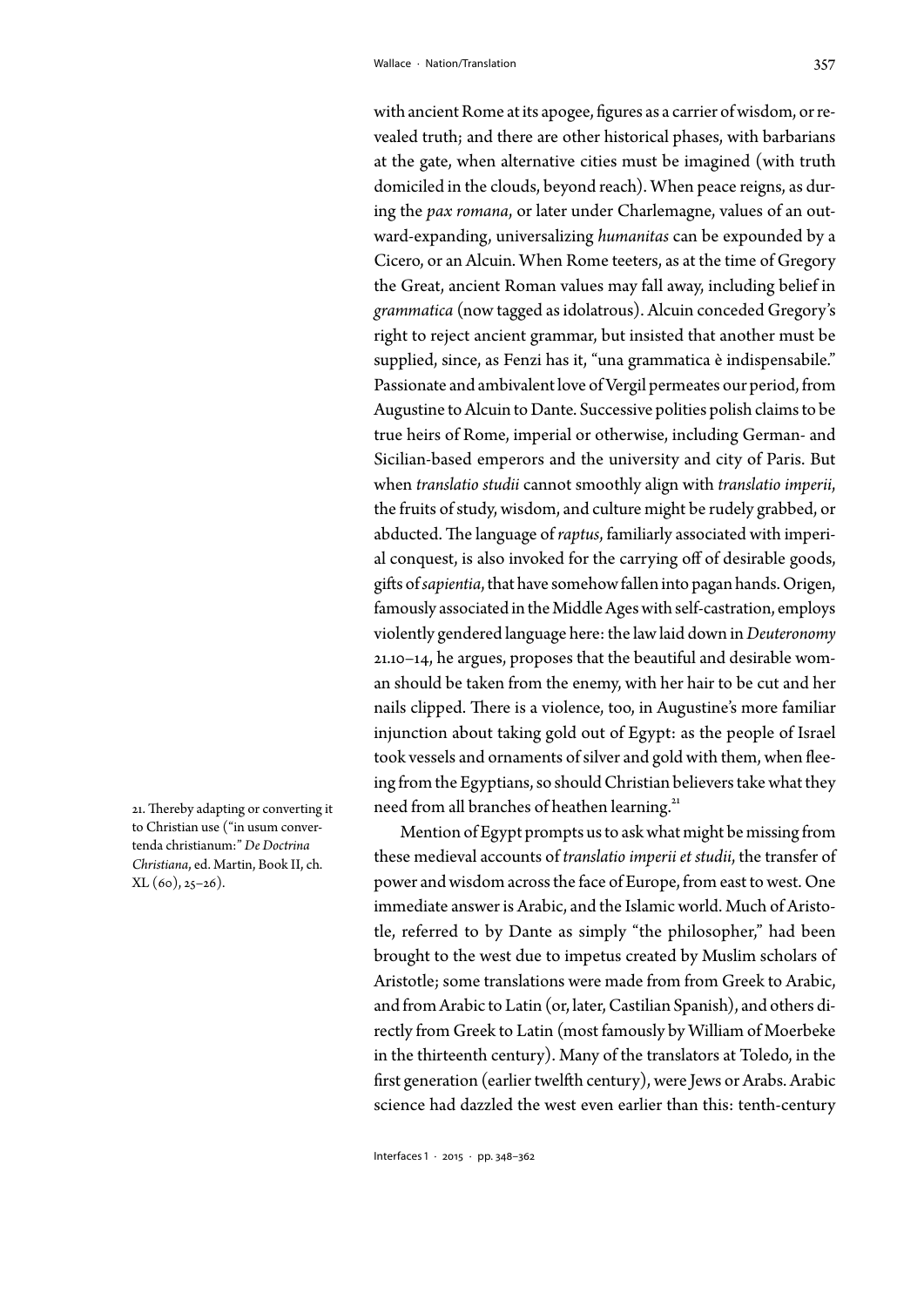22. Burnett 2.

23. Burnett 10, 22.

24. Burnett 60.

25. Citation is here made from the edition employed by Ricklin, namely *Gesta*, ed. and trans. Mynors; here 11, 167.1.

Córdoba, Charles Burnett argues, far exceeded any city in the Latin West in size and opulence, "and the contrast between the scientific cultures of al-Andalus and Latin Christendom was just as extreme."<sup>22</sup> Many bright young scholars of the time engaged in reverse *translatio* to amend defective western education: Gerbert d'Aurillac (d. 1002) went from Rheims to Vich in Catalonia to study the quadrivium, and Adelard of Bath traveled even further east for *studia Arabum*, having found *Gallica studia* inadequate.<sup>23</sup> Henry II Plantagenet, usually dubbed 'of England,' but with titles attaching him to Acquitaine, Anjou, Maine, Nantes, Normandy, Ireland, and other locales, ruled over Arabic-speaking Jews and once threatened, so his followers said, to convert to Islam and follow the sultan of Aleppo (were the pope not to depose archbishop Thomas Becket).<sup>24</sup>

Thomas Ricklin (Munich) shows how anxieties generated in England by Arabic learning from Spain, or rumors of such learning, themselves generated legends of necromantic philosophers. Such figures, Ricklin insists, were taken as fact in medieval centuries, although they have never been written into *Philosophiegeschichte*, the history of philosophy, another "history of the victors." The first half of his essay focusses upon an episode from the *Gesta Regum Anglorum* of William of Malmesbury (*c.* 1090– *c.* 1142): a strange excursus that wanders far from William's ostensible brief as historian of the kings of England. Recognizing that he is wandering by the way, William nonetheless insists that "it will not be out of place" ("non absurdum erit") to tell a tale that is on everyone's lips. $25$  It concerns one John, also known as Gerbert, a native of Gaul and monk of Fleury who, having grown bored with monastic life or prompted by dreams of glory ("seu tedio monachatus seu gloriae cupiditate captus," 167.1), runs off to Spain to learn astrology and other arts from the Saracens. William then sketches a quick *translatio* history of the region: the Romans are succeeded by the Arian Goths, then the Catholic Goths, and then the Saracens; the territory is currently divided between Christians, based in Toledo, and Saracens, based in Seville. Gerbert lives among Saracens, imbibes all their learning, and hence reestablishes in Gaul subjects long since lost ("obsoletam," 167.3). In lodging with a Saracen philosopher, however, he comes to covet one supreme book which strives towards forbidden knowledge. Having stolen it, Gerbert makes a devil's pact to protect himself from his angry Saracen pursuer. His subsequent career takes him first to Ravenna as archbishop, and then to Rome as pope (Silvester II, 999–1003); his necromantic skills allow him to "discover treasures buried by pa-

Interfaces 1 · 2015 · pp. 348–362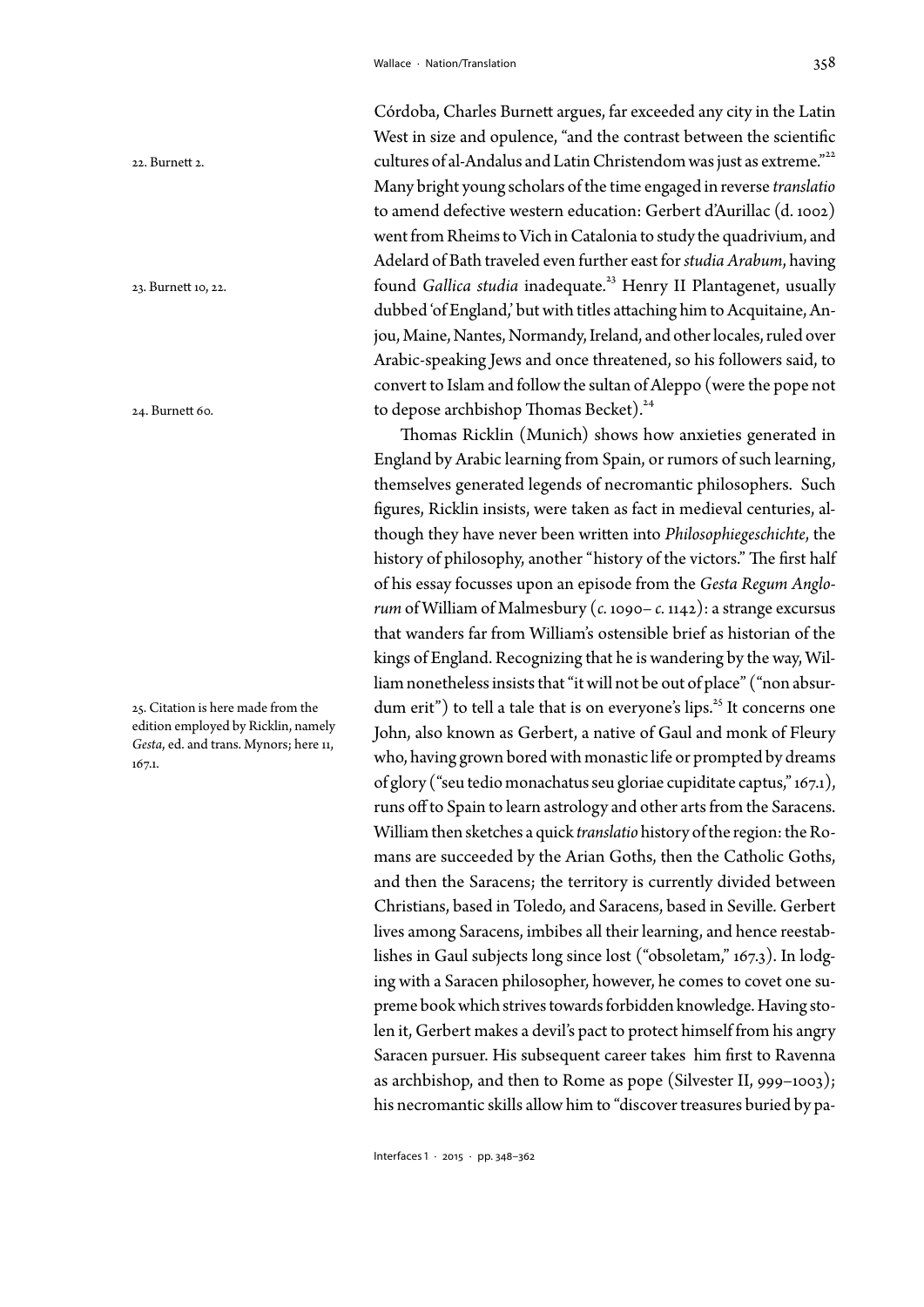gans long ago"  $(169.3)$ . Finally, however, he is damned  $(174.2)$ . Ricklin then moves us forward several generations, to writers such as Alexander Neckham, Gervase of Tilbury, Johannes von Alta Silva, and Konrad von Querfurt, noting that when they begin presenting Vergil as *magus* and necromancer, he somehow escapes the taint that had attached, damnably, to Gerbert. Perhaps by then the west was confident of having *naturalized*, or at least institutionalized, whatever threat pagan learning had earlier posed. For once excitement over Hispano-Arabic invasion had passed, later generations of scholars and scholiasts were generally content to consult Arabic texts in Latin translations, and to surround such translations with Latin commentary.<sup>26</sup> They no longer felt compelled to sail east.

The Arabic learning to be found in Spain was not something *brought* to Spain, but was rather constitutive of it. The pivotal importance of Arabic in Spain, both in mediating Greek culture and in originating science, has faded from memory, another victim of Renaissance ("back to Greek and Latin originals!") forgetting. Spanish has traditionally played a marginal role in the Renaissance Society of America, which has plotted its historical way chiefly along an Anglo-Italian axis. But it has fared little better with the Medieval Academy of America, which is Anglo-French. We have no essay in Spanish in this first *Interfaces*, but thankfully we do have an essay on Spain, or rather on the complex cultural manoeuvres of King Alfonso X of Castile (*reg*. 1252–84). Like many of our authors, Ryan Szpiech (Michigan) begins by taking on strong paradigms laid down in the eighteenth/ nineteenth centuries, in this case the notion that Alfonso was essentially a scholarly footnote to his martially-inclined father, Fernando III, content to gaze at the stars while his father conquered Seville. But Szpiech must then also take on the later, counter-reactive scholarship that would make Alfonso the father of everything – from astronomy and Spanish law to Spanish historiography, Spanish prose, and the Castilian tongue. His strategy is to explore Alfonso's own representations of sonship to a respected father and, more broadly, issues of *translatio* – and these set his essay in lively dialogue with the work of Enrico Fenzi. Alfonso's very first literary project translates a particular avatar of a routine genre, *Fürstenspiegel*, "which was transmitted from India to Iberia via the eighth-century Arabic version of Ibn al-Muqaffa<sup>c"</sup> (a far from routine European trajectory). Alfonso's later work, in both text making and tomb building, elaborates powerful narratives of *translatio imperii et studii*, burnishing his father's memory while augmenting his own case to be approved as Holy Ro-

26. Burnett 80.

Interfaces 1 · 2015 · pp. 348–362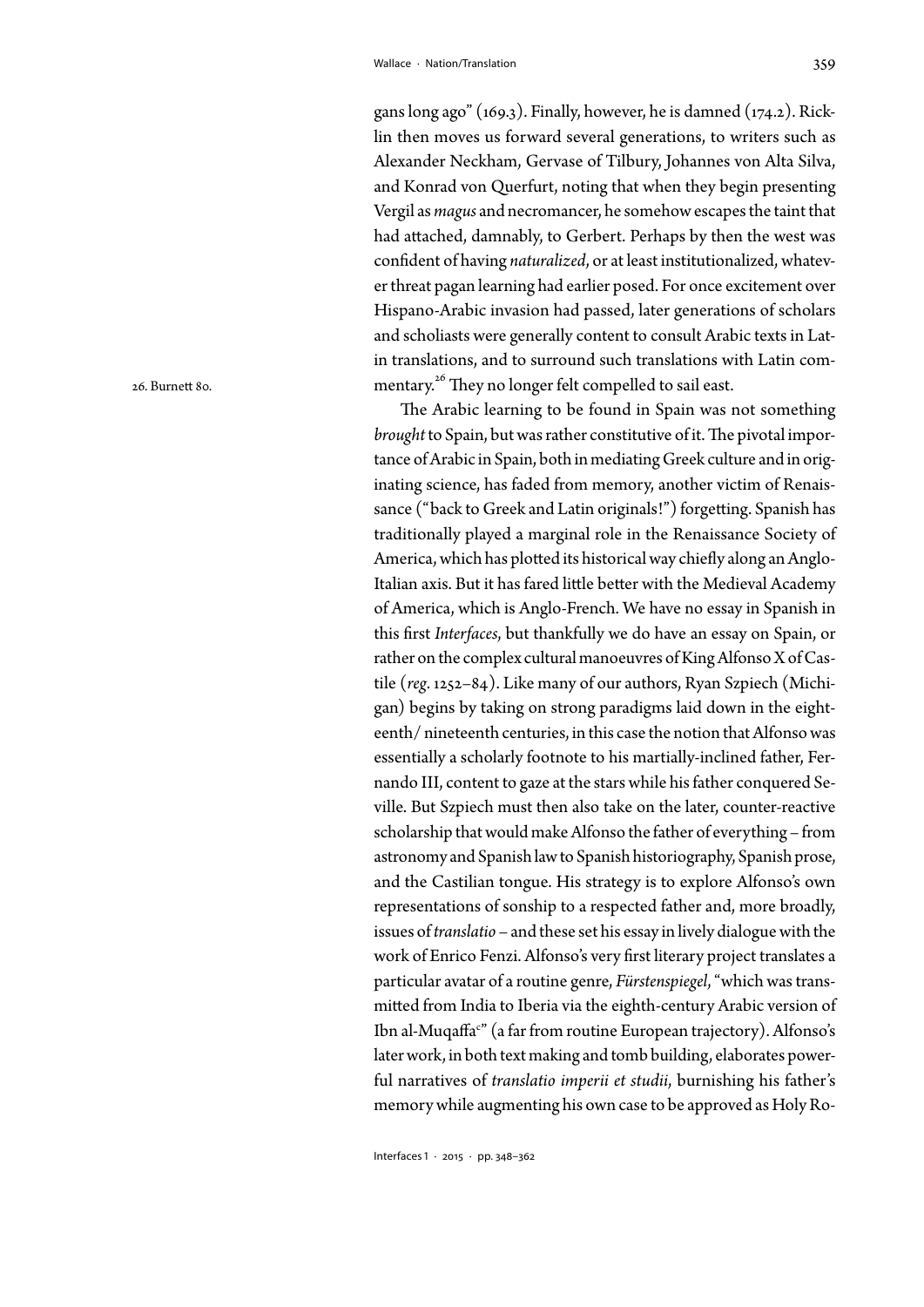man Emperor. Newly-conquered Seville now becomes the centre of literary and symbolic operations, although his own practises of translation, Szpiech and Márquez Villanueva argue, are based on those of Toledo from the previous century. Within the cathedral of Seville that had been the Almohad mosque before the conquest of 1248, Alfonso ornamented his father's tomb with Hebrew and Arabic inscriptions (on the back) and Castilian and Latin (on the front). A gold ring worn by Fernando, according to the Galician-Portuguese *Cantigas de Santa Maria* (292) commissioned by Alfonso, is transferred from the conquering hand of Fernando (which had slain Muhammadans), to grace the finger of the Virgin's statue at Seville: a case of bringing gold *into* Egypt.

German, like Spanish, at least when viewed from American perspectives, has similarly failed to capture pride of place in the halls of the Medieval Academy, or of the Renaissance Society. The problem for Hispanists is not primarily territorial, but rather linguistic: who can master or keep track of the many tongues, beginning with Latin, Hebrew, and Arabic, and including so many vernaculars (including Provençal, especially, but even English) at work in the peninsula, in the eastward expanding territories of Aragon, and in the Maghreb? The problem for German, *au contraire*, is not primarily linguistic, but territorial. We have seen many of the contributors to this collection wrestling with intellectual paradigms laid down and refined in German, beginning with Hegel and Herder, but our period offers no such thing as 'Germany' to be assessed, *toute entière*. There are, rather, pockets of literary activity in Germanic tongues in locales that might later, or might not, form part of a state called Germany after 1870 (with subsequent revisions). This point was largely missed, or overstepped, by *[Germany. Memories of a Nation. A 600-year History in Ob](http://www.britishmuseum.org/whats_on/past_exhibitions/2014/germany_memories_of_a_nation.aspx)[jects](http://www.britishmuseum.org/whats_on/past_exhibitions/2014/germany_memories_of_a_nation.aspx)*, an exhibition staged at the British Museum (16 October 2014–  $25$  January  $2015$ ).<sup>27</sup> "Six hundred years" gets us back to  $1415$  and the ongoing Council of Constance, where a newly-crowned King of the Romans called Sigismund, born in Nuremberg, rode herd on four clerical *nationes*, or nations. The German *natio* included Scandinavians, from many regions, and should also (so the French insisted) have included the English. The Council effectively ended on 16 May 1418, when the newly-elected Martin V left town, but the merchant Diet down the Rhine at the Lübeck *Hansesaal* opened for business just over one month later. Members of the Hanse traded all the way to Bergen, Turku, Danzig, Riga, and beyond, and up the Rhine past Cologne; they were met by travellers coming downstream from Ba-

27. MacGregor, *Germany*.

Interfaces 1 · 2015 · pp. 348–362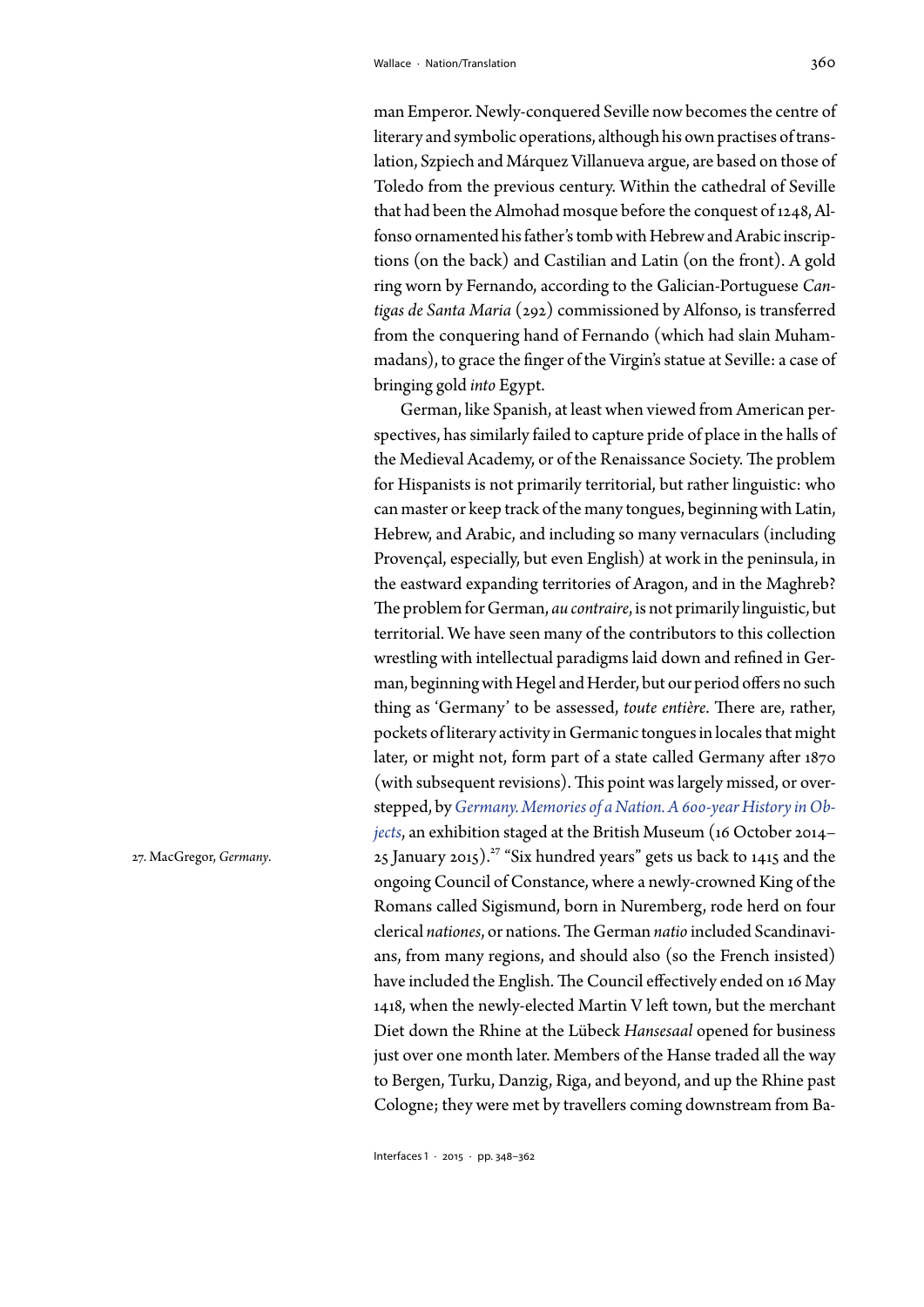sel and Strasbourg, carrying religious texts or perhaps bent on worshipping the Magi. Meanwhile, highly idiosyncratic literary collections were being produced at locales such as Salzburg and Würzburg, religious controversialists passed between Vienna and Prague, and Nurembergers headed to Cracow for university education. Such a disaggregated concept as this 'Germany' could not, then, easily be accommodated by the British Museum exhibition, with its robust understanding of 'Nation.' Nor can 'Germany' before 1415 be summarized, as in the BM museum space, with a few wimples and heraldic shields. The extent of German language diffusion through Europe 'before Germany' has been actively deemphasized, for understandable historical reasons, in places such as Bergen and Riga (but many more) since World War II. Paradigms developed to narrate the rise of European nation states after 1800 continue to hinder us. We must keep on trying to write better literary history, then; many more dragons remain to be slain.

#### **Bibliography**

*[Atlante della letteratura italiana](http://www.einaudi.it/speciali/Atlante-della-letteratura-italiana)*. A

- cura di Sergio Luzzatto e Gabriele Pedullà, 3 vols. Milan: Einaudi, 2010.
- Augustine of Hippo. *De doctina Christiana*. Ed. Josef Martin. Corpus Christianorum Series Latina 32. Turnhout: Brepols, 1962.
- Beltramini, Guido, Davide Gasparotta and Adolfo Tura, eds. *Pietro Bembo e l'invenzione del Renascimento*. Venezia: Marsilio,  $2012$
- Burnett, Charles. *The Introduction of Arabic Learning into England.*  London: The British Library, 1997. Chaucer, Geoffrey. *The Riverside*
- *Chaucer*. Ed. Larry D. Benson. Boston: Houghton Mifflin, 1987. Copeland, Rita. *Rhetoric, Hermeneutics, and Translation in the Middle Ages*. Cambridge: Cambridge University Press, 1991.
- --- and Ineke Sluiter, eds. *Medieval Grammar and Rhetoric. Language Arts and Literary Theory, AD 300–1475.* Oxford: Oxford University Press, 2010.
- de Grauwe, Luc. "Zijn olla vogala Vlaams, of zit de Nederlandse filologie met een koekoeksie in (harr) nest(en)?" *Tijdschrift voor Nederlandse taal- en letterkunde* 120 (2004): 44–56.
- Dionisotti, Carlo. ["Bembo, Pietro.](http://www.treccani.it/enciclopedia/pietro-bembo)" *Dizionario Biografico*. Treccani.
- Foster, Kenelm. *Petrarch: Poet and Humanist.* Edinburgh: Edinburgh University Press, 1984.
- *[Germany. Memories of a Nation. A](http://www.britishmuseum.org/whats_on/past_exhibitions/2014/germany_memories_of_a_nation.aspx)  [600-year History in Objects](http://www.britishmuseum.org/whats_on/past_exhibitions/2014/germany_memories_of_a_nation.aspx).*  Exhibition staged at the British Museum (16 October 2014–25 January 2015).
- Green, Richard Firth. *A Crisis of Truth. Literature and Law in Ricardian England.* Philadelphia: University of Pennsylvania Press, 1999.